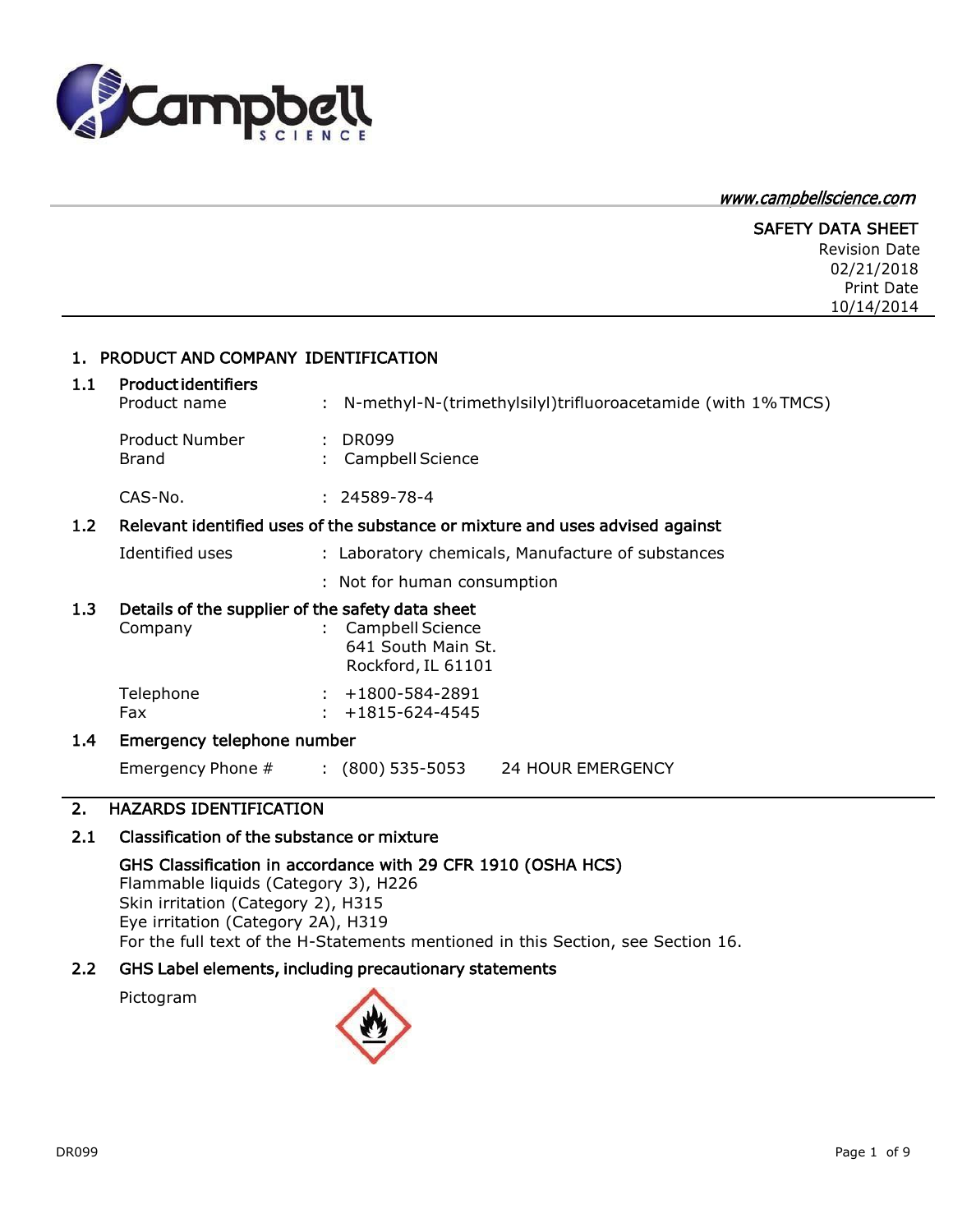Signal word

Danger

| Hazard statement(s)<br>H <sub>226</sub><br>H315<br>H319       | Flammable liquid and vapor.<br>Causes skin irritation.<br>Causes serious eye irritation.                                                                                                                                                                                                                                                |
|---------------------------------------------------------------|-----------------------------------------------------------------------------------------------------------------------------------------------------------------------------------------------------------------------------------------------------------------------------------------------------------------------------------------|
| Precautionary statement(s)<br>P210                            | Keep away from heat/sparks/open flames/hot surfaces. - No smoking.                                                                                                                                                                                                                                                                      |
| 233<br>P240<br>P241<br>P242<br>P243                           | Keep container tightly closed.<br>Ground/bond container and receiving equipment.<br>Use explosion-proof electrical/ventilating/lighting/equipment.<br>Use only non-sparking tools.<br>Take precautionary measures against static discharge.                                                                                             |
| P261<br>P264<br>P271                                          | Avoid breathing dust/ fume/ gas/ mist/ vapors/ spray.<br>Wash skin thoroughly after handling.<br>Use only outdoors or in a well-ventilated area.                                                                                                                                                                                        |
| P280                                                          | Wear protective gloves/ protective clothing/<br>eye protection/ face protection.                                                                                                                                                                                                                                                        |
| $P303 + P361 + P353$                                          | IF ON SKIN (or hair): Remove/ Take off immediately all<br>contaminated clothing. Rinse skin with water/ shower.                                                                                                                                                                                                                         |
| $P304 + P340$                                                 | IF INHALED: Move victim to fresh air and keep at rest in a<br>position comfortable for breathing.                                                                                                                                                                                                                                       |
| $P305 + P351 + P338$                                          | IF IN EYES: Rinse cautiously with water for several minutes. Remove<br>contact lenses, if present and easy to do. Continue rinsing.                                                                                                                                                                                                     |
| P321<br>P332 + P313<br>$P337 + P313$<br>P362<br>$P370 + P378$ | Specific treatment (see supplemental first aid instructions on this label).<br>If skin irritation occurs: Get medical advice/attention.<br>If eye irritation persists: Get medical advice/ attention.<br>Take off contaminated clothing and wash before reuse.<br>In case of fire: Use dry sand, dry chemical or alcohol-resistant foam |
| $P403 + P233$<br>$P403 + P235$<br>P405<br>P501                | for extinction.<br>Store in a well-ventilated place. Keep container tightly closed.<br>Store in a well-ventilated place. Keep cool.<br>Store locked up.<br>Dispose of contents/ container to an approved waste disposal plant.                                                                                                          |

# 2.3 Hazards not otherwise classified (HNOC) or not covered by GHS - none

# 3. COMPOSITION/INFORMATION ON INGREDIENTS

# 3.1 Substances

| Formula          | $\cdot$ C <sub>6</sub> H <sub>12</sub> F <sub>3</sub> NOSi |
|------------------|------------------------------------------------------------|
| Molecular Weight | $: 199.25$ g/mol                                           |
| CAS-No.          | $: 24589 - 78 - 4$                                         |
| EC-No.           | $: 246 - 331 - 6$                                          |

# Hazardous Components

| Component                                     | Classification                                                           | l Concentration |
|-----------------------------------------------|--------------------------------------------------------------------------|-----------------|
| N-methyl-N-(trimethylsilyl)trifluoroacetamide |                                                                          |                 |
|                                               | Flam. Liq. 3; Skin Irrit. 2; Eye<br>Irrit. 2A; H226, H315, H319,<br>H335 | $90 - 100\%$    |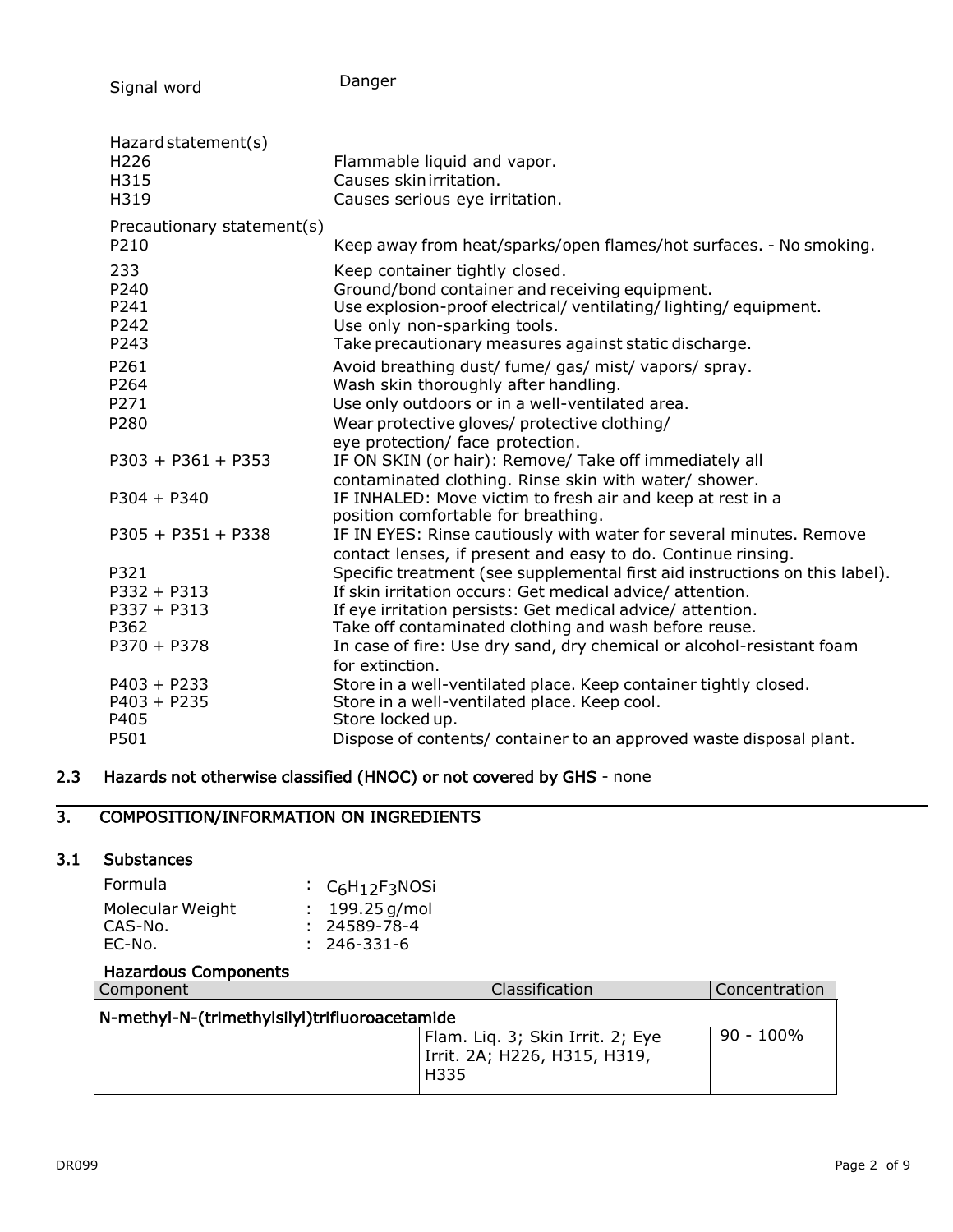| Chlorotrimethylsilane |                      |                                       |        |
|-----------------------|----------------------|---------------------------------------|--------|
| CAS-No.<br>EC-No.     | 75-77-4<br>200-900-5 | Flam. Liq. 2; Eye Irrit. 2A;          | 1 - 5% |
|                       |                      | H225, H261, H312, H314,<br>H331, H335 |        |

For the full text of the H-Statements mentioned in this Section, see Section 16.

# 4. FIRST AID MEASURES

# 4.1 Description of first aid measures

### General advice

Show this safety data sheet to the doctor in attendance. Move out of dangerous area. If breathed in, move person into fresh air. If not breathing, give artificial respiration. Consult a physician.

### In case of skin contact

Take off contaminated clothing and shoes immediately. Wash off with soap and plenty of water.

# In case of eye contact

Rinse thoroughly with plenty of water for at least 15 minutes and consult a physician. Continue rinsing eyes during transport to hospital.

### If swallowed

Do NOT induce vomiting. Never give anything by mouth to an unconscious person. Rinse mouth with water. Consult a physician.

# 4.2 Most important symptoms and effects, both acute and delayed

The most important known symptoms and effects are described in the labeling (see section 2.2) and/or in section 11.

4.3 Indication of any immediate medical attention and special treatment needed no data available

# 5. FIREFIGHTING MEASURES

# 5.1 Extinguishing media

# Suitable extinguishing media

Alcohol-resistant foam, dry chemical or carbon dioxide.

# 5.2 Special hazards arising from the substance or mixture

Carbon oxides, Nitrogen oxides (NOx), Hydrogen fluoride, Silicon oxides Flash back possible over considerable distance. Container explosion may occur under fire conditions.

# 5.3 Advice for firefighters

Wear self contained breathing apparatus for firefighting if necessary.

# 5.4 Further information

Use water spray to cool unopened containers.

# 6. ACCIDENTAL RELEASE MEASURES

### 6.1 Personal precautions, protective equipment and emergency procedures

Use personal protective equipment. Avoid breathing vapors, mist, or gas. Ensure adequate ventilation. Remove all sources of ignition. Evacuate personnel to safe areas. Beware of vapors accumulating to form explosive concentrations. Vapors can accumulate in low areas. For personal protection see section 8.

### 6.2 Environmental precautions

Prevent further leakage or spillage if safe to do so. Do not let product enter drains.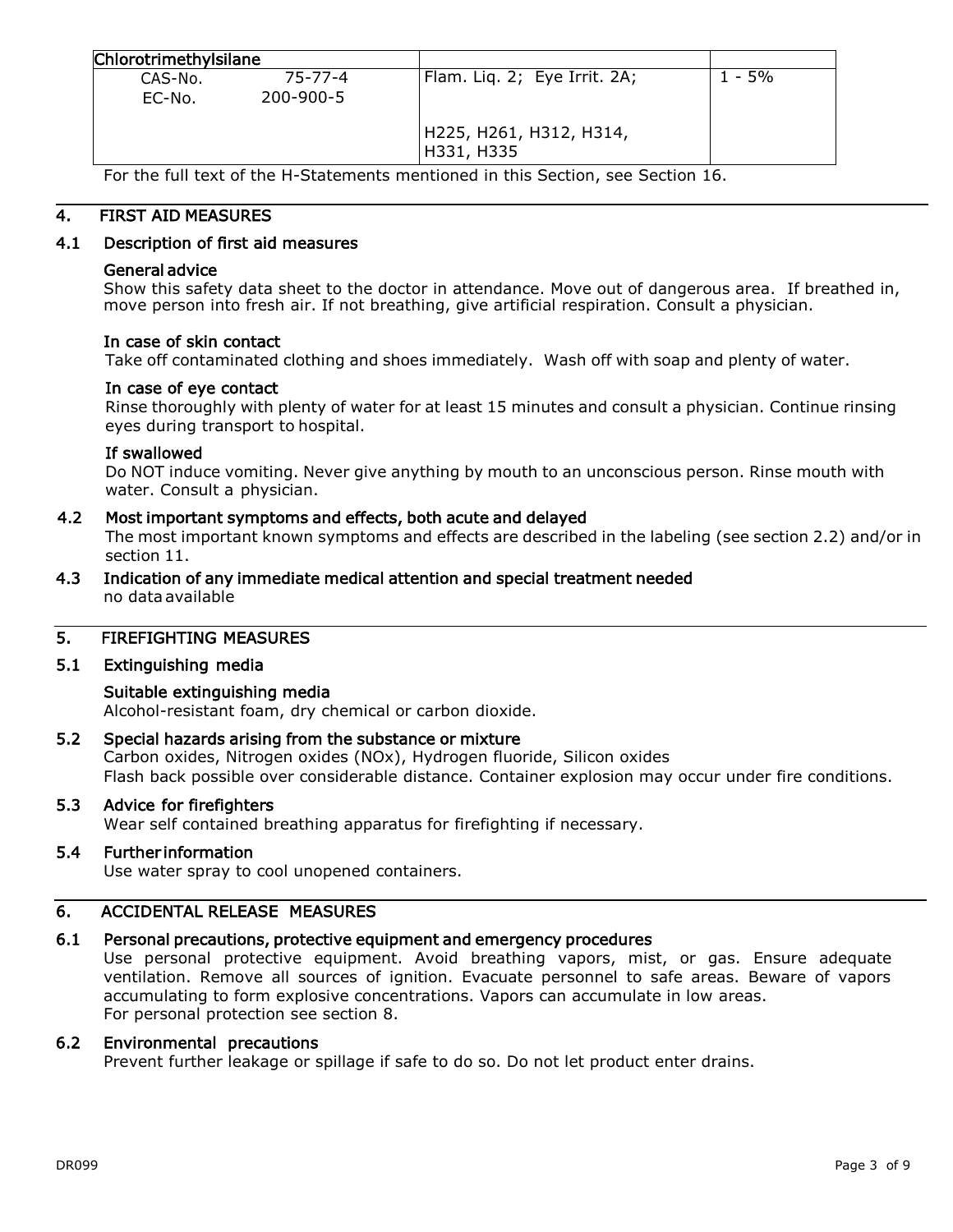# 6.3 Methods and materials for containment and cleaning up

Contain spillage, and then collect with an electrically protected vacuum cleaner or by wet-brushing and place in container for disposal according to local regulations (see section 13).

# 6.4 Reference to other sections

For disposal see section 13.

#### 7. HANDLING AND STORAGE

#### 7.1 Precautions for safe handling

Avoid contact with skin and eyes. Avoid inhalation of vapor or mist. Keep away from sources of ignition - No smoking. Take measures to prevent the buildup of electrostatic charge. For precautions see section 2.2.

#### 7.2 Conditions for safe storage, including any incompatibilities

Store in a well-ventilated, cool, dry place at room temperature (55-70 °F). Containers which are opened must be carefully resealed and kept upright to prevent leakage. Moisture sensitive.

#### 7.3 Specific end use(s)

Apart from the uses mentioned in section 1.2 no other specific uses are stipulated.

# 8. EXPOSURE CONTROLS/PERSONAL PROTECTION

# 8.1 Control parameters

# Components with workplace control parameters

| Component             | 'CAS-No.       | Value | Control<br><i>parameters</i> | <b>Basis</b>                    |
|-----------------------|----------------|-------|------------------------------|---------------------------------|
| Chlorotrimethylsilane | $175 - 77 - 4$ | CEIL  | 5 ppm                        | USA. Workplace<br>Environmental |

### 8.2 Exposure controls

# Appropriate engineering controls

Handle in accordance with good industrial hygiene and safety practice. Wash hands before breaks and at the end of workday.

### Personal protective equipment

### Eye/face protection

Face shield and safety glasses Use equipment for eye protection tested and approved under appropriate government standards such as NIOSH (US) or EN166(EU).

### Skin protection

Handle with gloves. Gloves must be inspected prior to use. Use proper glove removal technique (without touching glove's outer surface) to avoid skin contact with this product. Dispose of contaminated gloves after use in accordance with applicable laws and good laboratory practices. Wash and dry hands.

Full contact Material: butyl-rubber Minimum layer thickness: 0.3 mm Break through time: 480 min Material tested: Butoject® (KCL 897 / Aldrich Z677647, Size M)

Splash contact Material: Nitrile rubber Minimum layer thickness: 0.4 mm Break through time: 30 min Material tested: Camatril® (KCL 730 / Aldrich Z677442, Size M) Data source: KCL GmbH, D-36124 Eichenzell, phone +49 (0)6659 87300, e-mail [sales@kcl.de,](mailto:sales@kcl.de)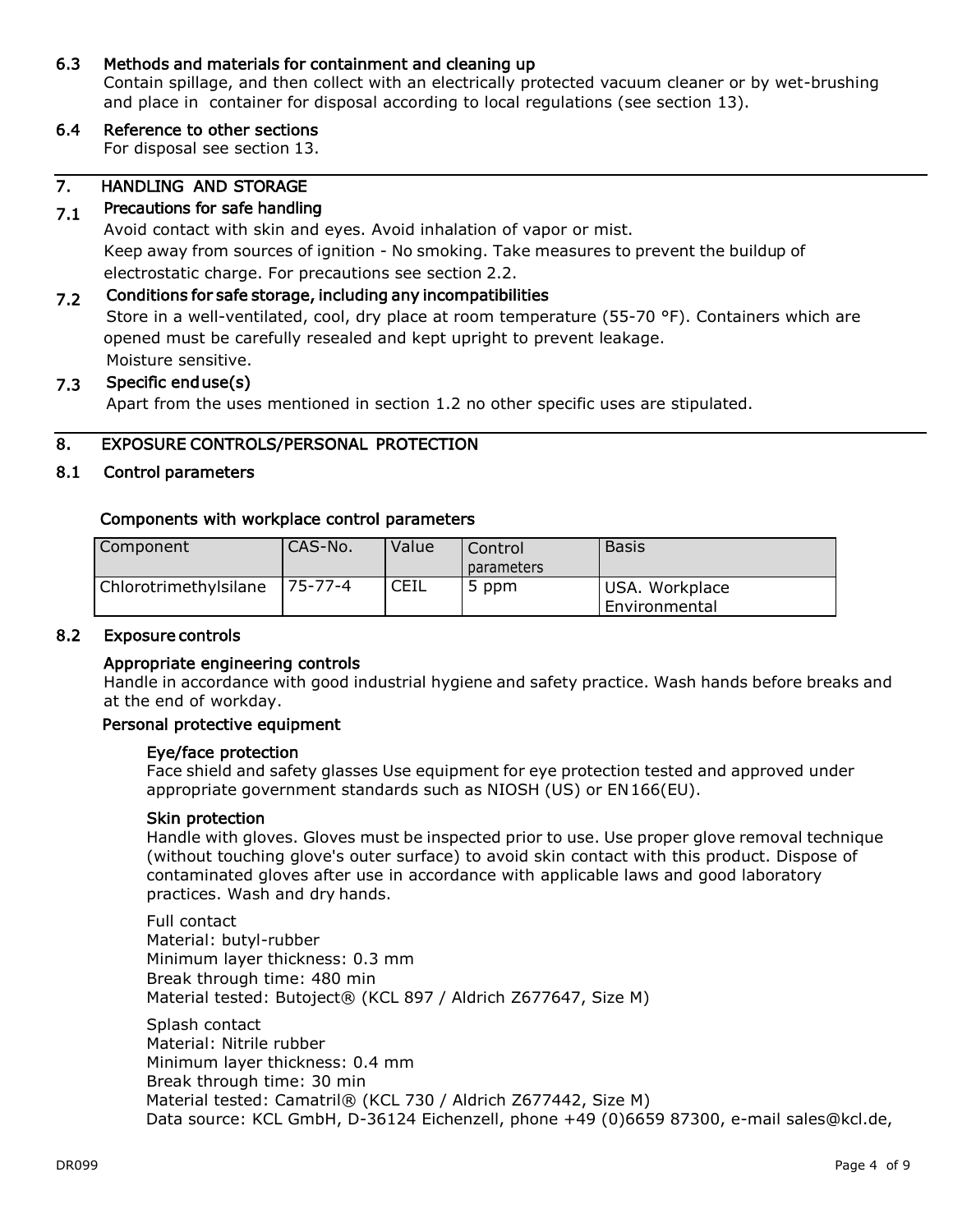test method: EN374

If used in solution, or mixed with other substances, and under conditions which differ from EN 374, contact the supplier of the CE approved gloves. This recommendation is advisory only and must be evaluated by an industrial hygienist and safety officer familiar with the specific situation of anticipated use by our customers. It should not be construed as offering an approval for any specific use scenario.

### Body protection

impervious clothing, flame retardant antistatic protective clothing. The type of protective equipment must be selected according to the concentration and amount of the dangerous substance at the specific workplace.

### Respiratory protection

Where risk assessment shows air-purifying respirators are appropriate use a full-face respirator with multi-purpose combination (US) or type ABEK (EN 14387) respirator cartridges as a backup to engineering controls. If the respirator is the sole means of protection, use a full-face supplied air respirator. Use respirators and components tested and approved under appropriate government standards such as NIOSH (US) or CEN (EU).

### Control of environmental exposure

Prevent further leakage or spillage if safe to do so. Do not let product enter drains.

# 9. PHYSICAL AND CHEMICAL PROPERTIES

# 9.1 Information on basic physical and chemical properties

| a)       | Appearance                                                         | Form: liquid, clear<br>Color: Colorless |
|----------|--------------------------------------------------------------------|-----------------------------------------|
| b)       | Odor                                                               | no data available                       |
| C)       | Odor Threshold                                                     | no data available                       |
| d)       | рH                                                                 | no data available                       |
| e)       | Melting point/freezing point                                       | no data available                       |
| f)       | Initial boiling point and boiling range                            | 132 °C (270 °F)                         |
| g)       | Flash point                                                        | 26 °C (79 °F) - closed cup              |
| h)       | Evaporation rate                                                   | no data available                       |
| i)<br>j) | Flammability (solid, gas)<br>Upper/lower flammability or explosive | no data available                       |
|          | limits                                                             | Lower explosion limit: $1.2\%$ (V)      |
| k)       | Vapor pressure                                                     | 11.7 hPa (8.8 mmHg) at 27 °C (81 °F)    |
| I)       | Vapor density                                                      | $6.88 - (Air = 1.0)$                    |
| m)       | Relative density                                                   | 1.075 g/cm3 at 25 °C (77 °F)            |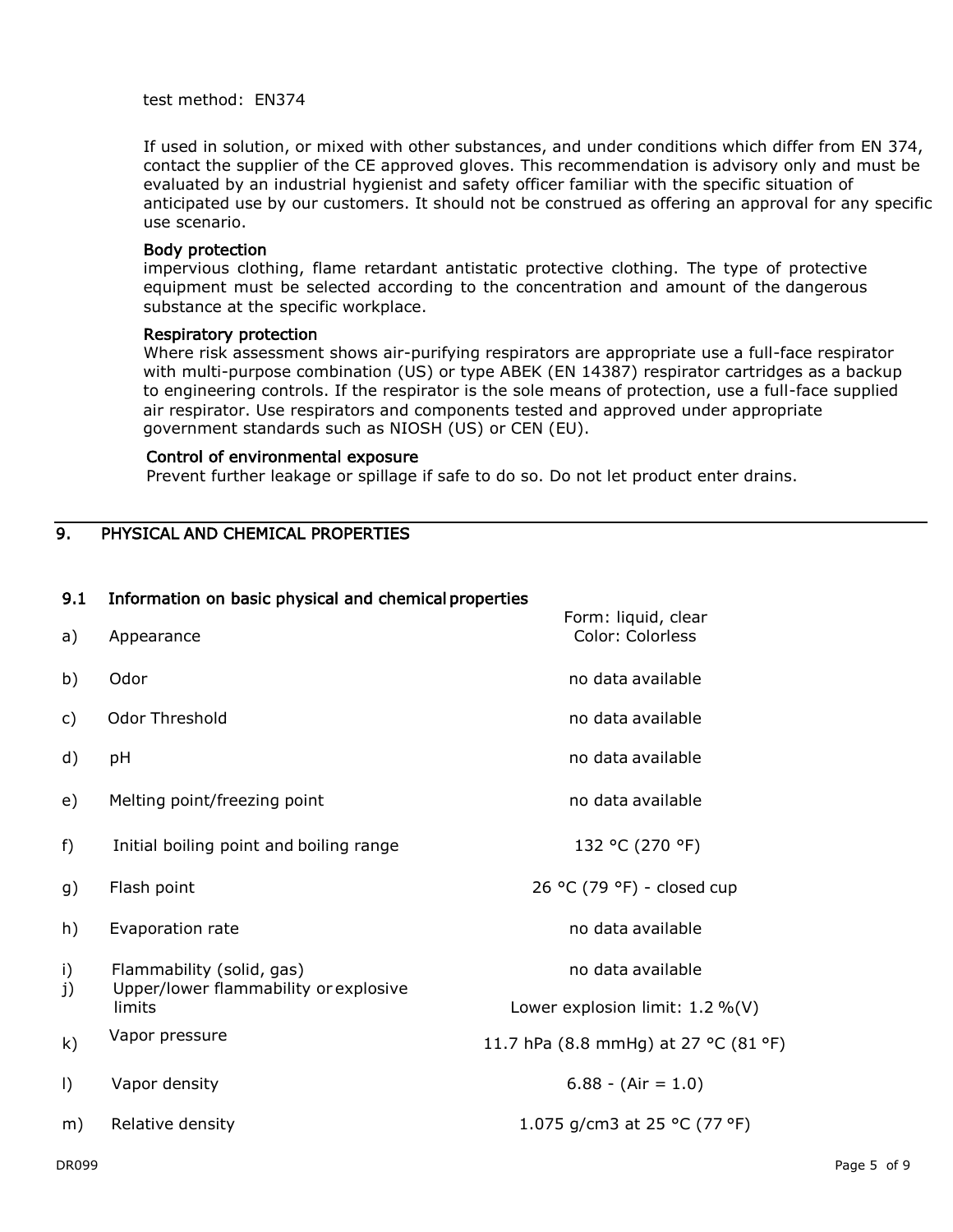| n)        | Water solubility                                                                                   | no data available |
|-----------|----------------------------------------------------------------------------------------------------|-------------------|
| $\circ$ ) | Partition coefficient: n- octanol/water                                                            | no data available |
| p)        | Auto-ignition temperature                                                                          | no data available |
| q)        | Decomposition temperature                                                                          | no data available |
| r)        | Viscosity                                                                                          | no data available |
| s)        | <b>Explosive properties</b>                                                                        | no data available |
| t)<br>9.2 | Oxidizing properties<br>Other safety information<br>Relative vapor density<br>$6.88 - (Air = 1.0)$ | no data available |
|           |                                                                                                    |                   |

# 10. STABILITY AND REACTIVITY

# 10.1 Reactivity

no data available

# 10.2 Chemical stability

May decompose on exposure to moist air or water. Stable under recommended storage conditions.

# 10.3 Possibility of hazardous reactions

Vapors may form explosive mixture with air.

# 10.4 Conditions to avoid Heat, flames, and sparks.

### 10.5 Incompatible materials Strong oxidizing agents, strong acids

# 10.6 Hazardous decomposition products Other decomposition products - no data available In the event of fire: see section 5

# 11. TOXICOLOGICAL INFORMATION

# 11.1 Information on toxicological effects

Acute toxicity: no data available

Inhalation: no data available

Dermal: no dataavailable

# Skin corrosion/irritation

no data available

# Serious eye damage/eye irritation

no data available

Respiratory or skin sensitization no data available

Germ cell mutagenicity no data available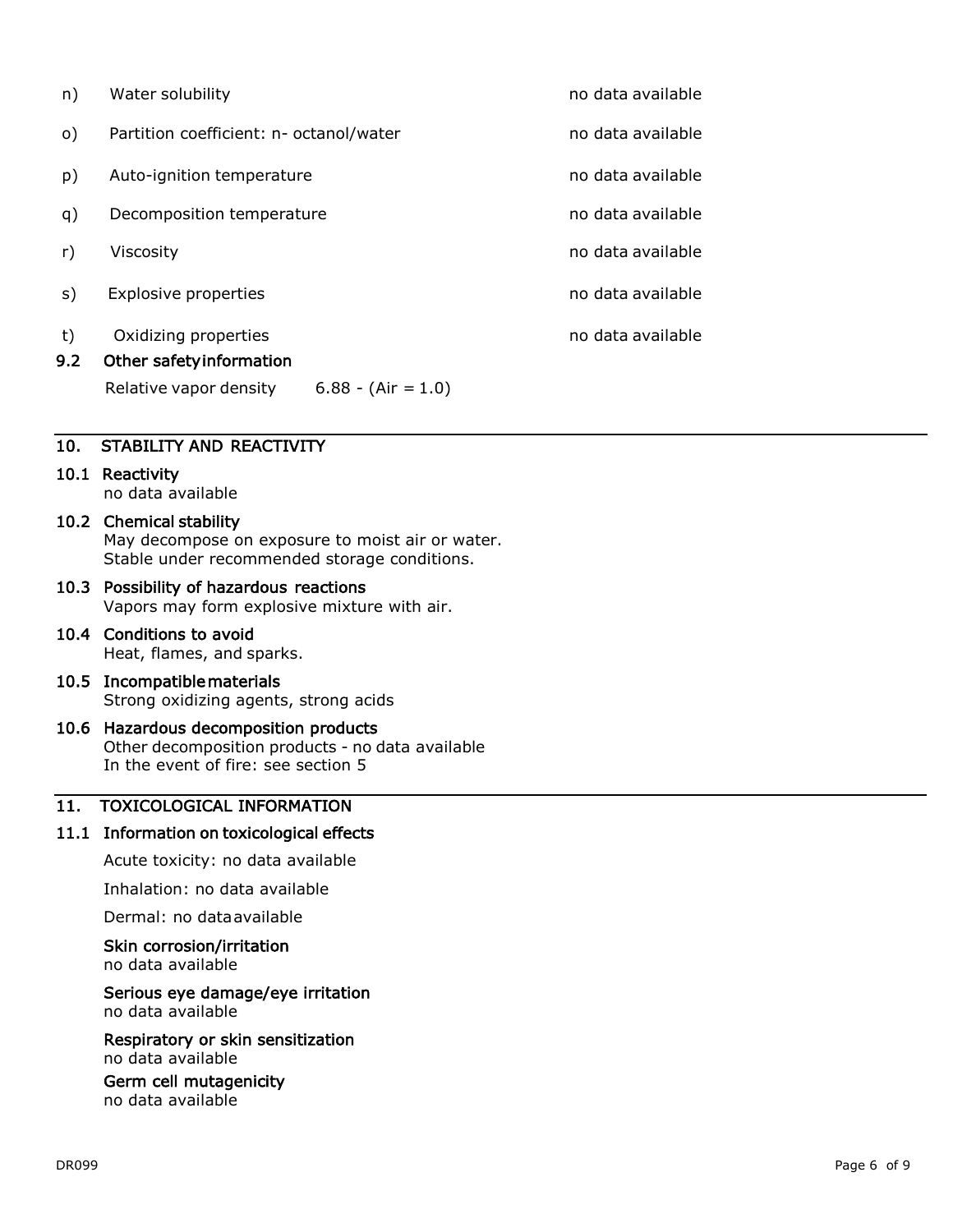# **Carcinogenicity**

- IARC: No component of this product present at levels greater than or equal to 0.1% is identified as probable, possible or confirmed human carcinogen by IARC.
- ACGIH: No component of this product present at levels greater than or equal to 0.1% is identified as a carcinogen or potential carcinogen byACGIH.
- NTP: No component of this product present at levels greater than or equal to 0.1% is identified as a known or anticipated carcinogen byNTP.
- OSHA: No component of this product present at levels greater than or equal to 0.1% is identified as a carcinogen or potential carcinogen byOSHA.

# Reproductive toxicity

no data available

# Specific target organ toxicity - single exposure

no data available

Specific target organ toxicity - repeated exposure no data available

# Aspiration hazard

no data available

# Additional Information

RTECS: AC9800000

To the best of our knowledge, the chemical, physical, and toxicological properties have not been thoroughly investigated.

# 12. ECOLOGICAL INFORMATION

# 12.1 Toxicity

no data available

- 12.2 Persistence and degradability no data available
- 12.3 Bioaccumulative potential no data available

# 12.4 Mobility in soil

no data available

# 12.5 Results of PBT and vPvB assessment

PBT/vPvB assessment not available as chemical safety assessment not required/not conducted

# 12.6 Other adverse effects

no data available

# 13. DISPOSAL CONSIDERATIONS

# 13.1 Waste treatment methods

# Product

Burn in a chemical incinerator equipped with an afterburner and scrubber but exert extra care in igniting as this material is highly flammable. Offer surplus and non-recyclable solutions to a licensed disposal company. Contact a licensed professional waste disposal service to dispose of this material.

# Contaminated packaging

Dispose of as unused product.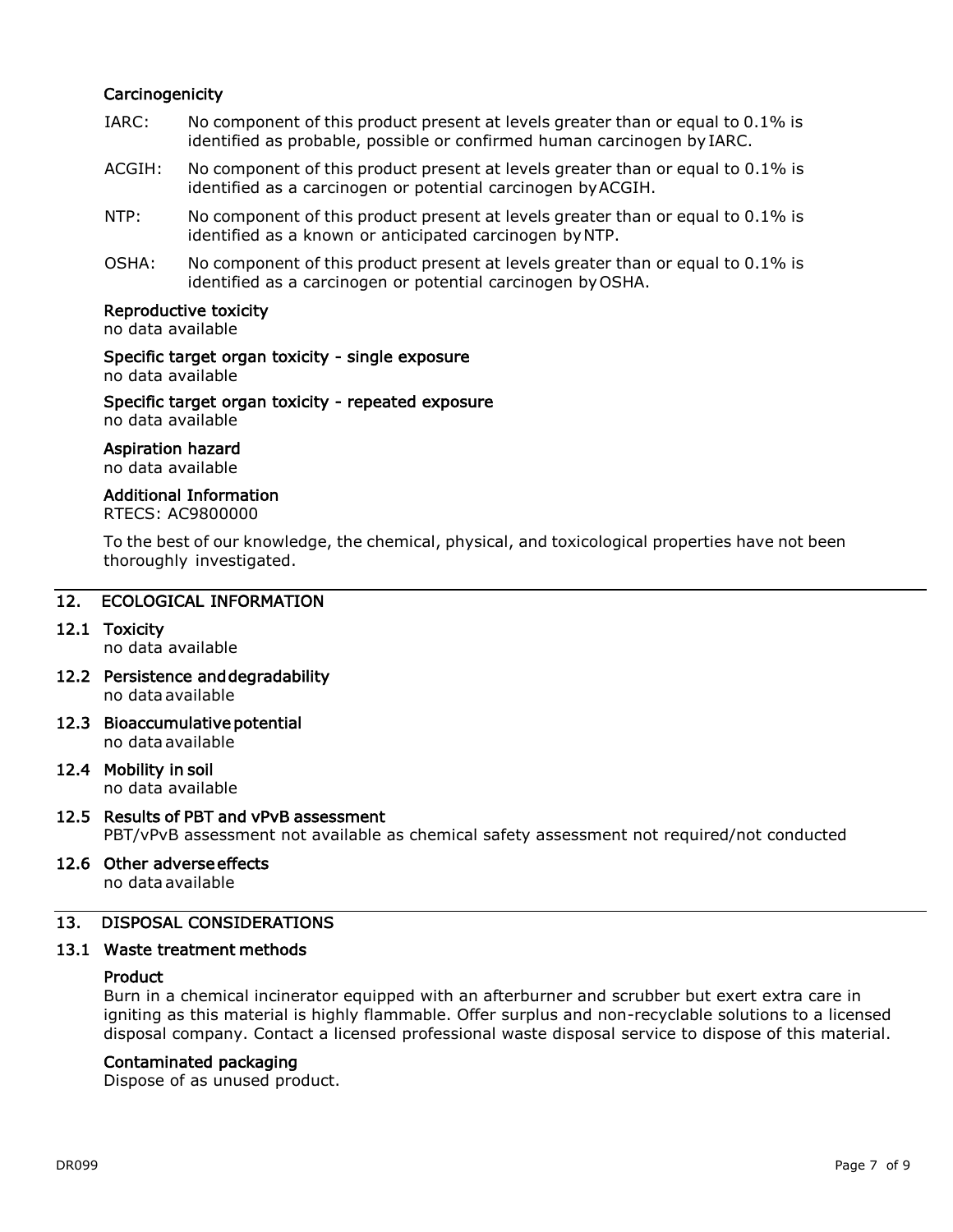# 14. TRANSPORT INFORMATION

# DOT (US)

UN number: 1993 Class: 3 Packing group: III Proper shipping name: Flammable liquid, n.o.s. (N-methyl-N-(trimethylsilyl)trifluoroacetamide) Reportable Quantity(RQ): Marine pollutant: No Poison Inhalation Hazard: No

# IMDG

UN number: 1993 Class: 3 Packing group: III EMS-No: F-E,S-E Proper shipping name: FLAMMABLE LIQUID, N.O.S. (N-methyl-N-(trimethylsilyl)trifluoroacetamide) Marine pollutant: No

# IATA

UN number: 1993 Class: 3 Packing group: III Proper shipping name: Flammable liquid, n.o.s. (N-methyl-N-(trimethylsilyl)trifluoroacetamide)

# 15. REGULATORY INFORMATION

# SARA 302 Components

The following components are subject to reporting levels established by SARA Title III, Section 302:

CAS-No

CAS-No.

Chlorotrimethylsilane 75-77-4

# SARA 313 Components

SARA 313: This material does not contain any chemical components with known CAS numbers that exceed the threshold (De Minimis) reporting levels established by SARA Title III, Section 313.

# SARA 311/312 Hazards

Fire Hazard, Acute Health Hazard, Chronic Health Hazard

# Massachusetts Right To Know Components

|                                               | CAS-No.    |  |
|-----------------------------------------------|------------|--|
| Chlorotrimethylsilane                         | 75-77-4    |  |
| Pennsylvania Right To Know Components         |            |  |
|                                               | CAS-No.    |  |
| N-methyl-N-(trimethylsilyl)trifluoroacetamide | 24589-78-4 |  |
| Chlorotrimethylsilane                         | 75-77-4    |  |
|                                               |            |  |
|                                               |            |  |

# New Jersey Right To Know Components

| N-methyl-N-(trimethylsilyl)trifluoroacetamide | 24589-78-4 |
|-----------------------------------------------|------------|